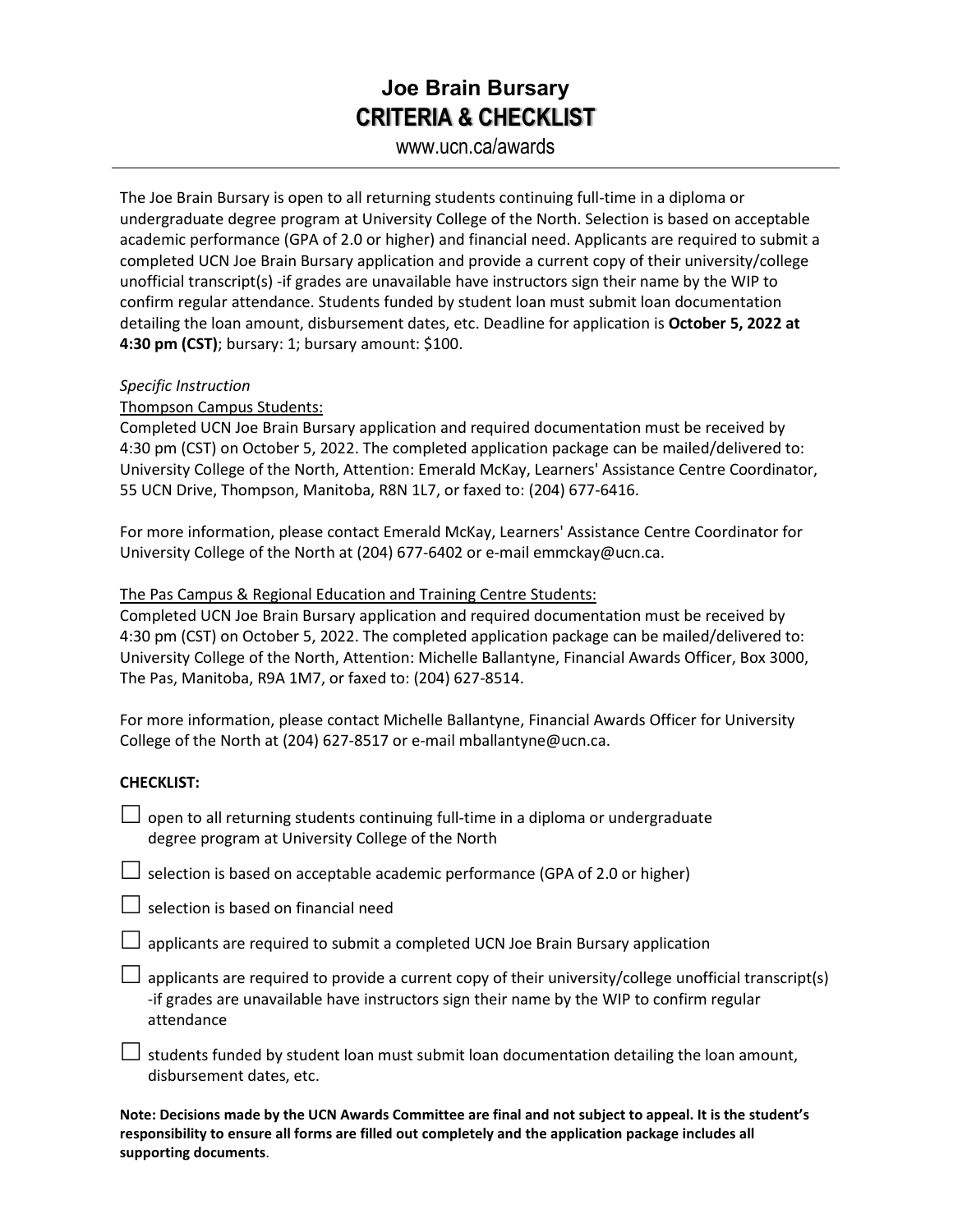

**The Pas Campus & Regional Education and Training Centre Students** Michelle Ballantyne, Financial Awards Officer Box 3000, The Pas, Manitoba, R9A 1M7 Phone: (204) 627-8517 Fax: (204) 627-8514

#### **Thompson Campus Students**

Toll-free: 1-866-627-8500 Extension: 8517

Emerald McKay, Learners' Assistance Centre Coordinator 55 UCN Drive, Thompson, Manitoba, R8N 1L7 Phone: (204) 677-6402 Fax: (204) 677-6416 Toll-free: 1-866-677-6450 Extension: 6402

# **Award, Bursary & Scholarship Application**

| -PRINT ALL INFORMATION IN BLACK INK ONLY-                                                                                                                           |         |           | APPLICATION AVAILABLE IN ANOTHER FORMAT UPON REQUEST. |         |                                                                 |                                                                             |  |
|---------------------------------------------------------------------------------------------------------------------------------------------------------------------|---------|-----------|-------------------------------------------------------|---------|-----------------------------------------------------------------|-----------------------------------------------------------------------------|--|
| Name of award applying for:                                                                                                                                         |         |           |                                                       |         | Date: $(yyy/mm/dd)$                                             |                                                                             |  |
| <b>Joe Brain Bursary</b>                                                                                                                                            |         |           |                                                       |         |                                                                 |                                                                             |  |
| PERSONAL INFORMATION                                                                                                                                                |         |           |                                                       |         |                                                                 |                                                                             |  |
| Student number:                                                                                                                                                     |         |           | Social insurance number:                              |         |                                                                 |                                                                             |  |
| First name:                                                                                                                                                         |         |           | Last name:                                            |         |                                                                 |                                                                             |  |
| Date of birth: (yyyy/mm/dd)                                                                                                                                         | Gender: |           | Marital status:                                       |         |                                                                 |                                                                             |  |
|                                                                                                                                                                     |         |           |                                                       |         |                                                                 | Single $\Box$ Married $\Box$ Common-law $\Box$ Separated, divorced, widowed |  |
| Permanent mailing address:                                                                                                                                          |         |           |                                                       |         |                                                                 |                                                                             |  |
|                                                                                                                                                                     |         |           |                                                       |         |                                                                 |                                                                             |  |
| City:                                                                                                                                                               |         | Province: |                                                       |         |                                                                 | Postal code:                                                                |  |
| Phone:                                                                                                                                                              |         |           |                                                       | E-mail: |                                                                 |                                                                             |  |
| $(H)$ (<br>(C) (                                                                                                                                                    | $(W)$ ( |           |                                                       |         |                                                                 |                                                                             |  |
| <b>EDUCATIONAL BACKGROUND</b>                                                                                                                                       |         |           |                                                       |         |                                                                 |                                                                             |  |
| University/college program of study:                                                                                                                                |         |           | Term:                                                 |         | Enrolled in:                                                    |                                                                             |  |
|                                                                                                                                                                     |         |           |                                                       |         |                                                                 | $\Box$ Full-time studies $\Box$ Part-time studies                           |  |
| Term GPA: (please attach current copy of unofficial transcript(s); if grades are<br>unavailable have your instructors sign their name by the WIP to confirm regular |         |           | Course-load for term:                                 |         |                                                                 | Program length: (e.g. year 2 of 4 year program)                             |  |
| attendance)                                                                                                                                                         |         |           |                                                       | %       | year                                                            | of                                                                          |  |
| <b>FAMILY INFORMATION</b>                                                                                                                                           |         |           |                                                       |         |                                                                 |                                                                             |  |
| Number of dependents under the age of 18 residing with you:                                                                                                         |         |           |                                                       |         |                                                                 |                                                                             |  |
| $\Box$ 1 $\Box$ 2 $\Box$ 3 $\Box$ 4 $\Box$ 5 $\Box$ 6 $\Box$ 7 $\Box$ 8 $\Box$ 9 $\Box$ 10 $\Box$ Not applicable                                                    |         |           |                                                       |         |                                                                 |                                                                             |  |
| List ages of dependents:                                                                                                                                            |         |           | Is spouse, common-law:                                |         |                                                                 |                                                                             |  |
|                                                                                                                                                                     |         |           |                                                       |         | Employed $\Box$ Unemployed $\Box$ Student $\Box$ Not applicable |                                                                             |  |
| <b>FUNDING SOURCES</b>                                                                                                                                              |         |           |                                                       |         |                                                                 |                                                                             |  |
| How will you be financing your education? (please check those that apply)                                                                                           |         |           |                                                       |         |                                                                 |                                                                             |  |
|                                                                                                                                                                     |         |           |                                                       |         |                                                                 |                                                                             |  |
| Canada/Manitoba Student Loan/Grants/Bursaries/Scholarships/Awards (please attach proof of loan amount and loan details, e.g. disbursement dates, etc.)              |         |           |                                                       |         |                                                                 |                                                                             |  |
| □ Manitoba Employment & Training Services □ Parent/s, Relative, Donor                                                                                               |         |           |                                                       |         |                                                                 |                                                                             |  |
| $\Box$ Band, Tribal Council, Manitoba Metis Federation (name)                                                                                                       |         |           |                                                       |         | $\Box$ Other $\_$                                               |                                                                             |  |
| Financing will be:                                                                                                                                                  |         |           |                                                       |         |                                                                 |                                                                             |  |
| $\Box$ Full (books, tuition/fees and living allowance) $\Box$ Partial (please circle those that apply: books, tuition/fees, living allowance)                       |         |           |                                                       |         |                                                                 |                                                                             |  |
| List funding source name(s) and percent or amount of financing for term:                                                                                            |         |           |                                                       |         |                                                                 |                                                                             |  |
| Source Name(s)                                                                                                                                                      |         |           |                                                       |         | Percent or Amount                                               |                                                                             |  |
|                                                                                                                                                                     |         |           |                                                       |         |                                                                 |                                                                             |  |
|                                                                                                                                                                     |         |           |                                                       |         | $\frac{9}{6}$ or \$                                             |                                                                             |  |
|                                                                                                                                                                     |         |           |                                                       |         |                                                                 |                                                                             |  |